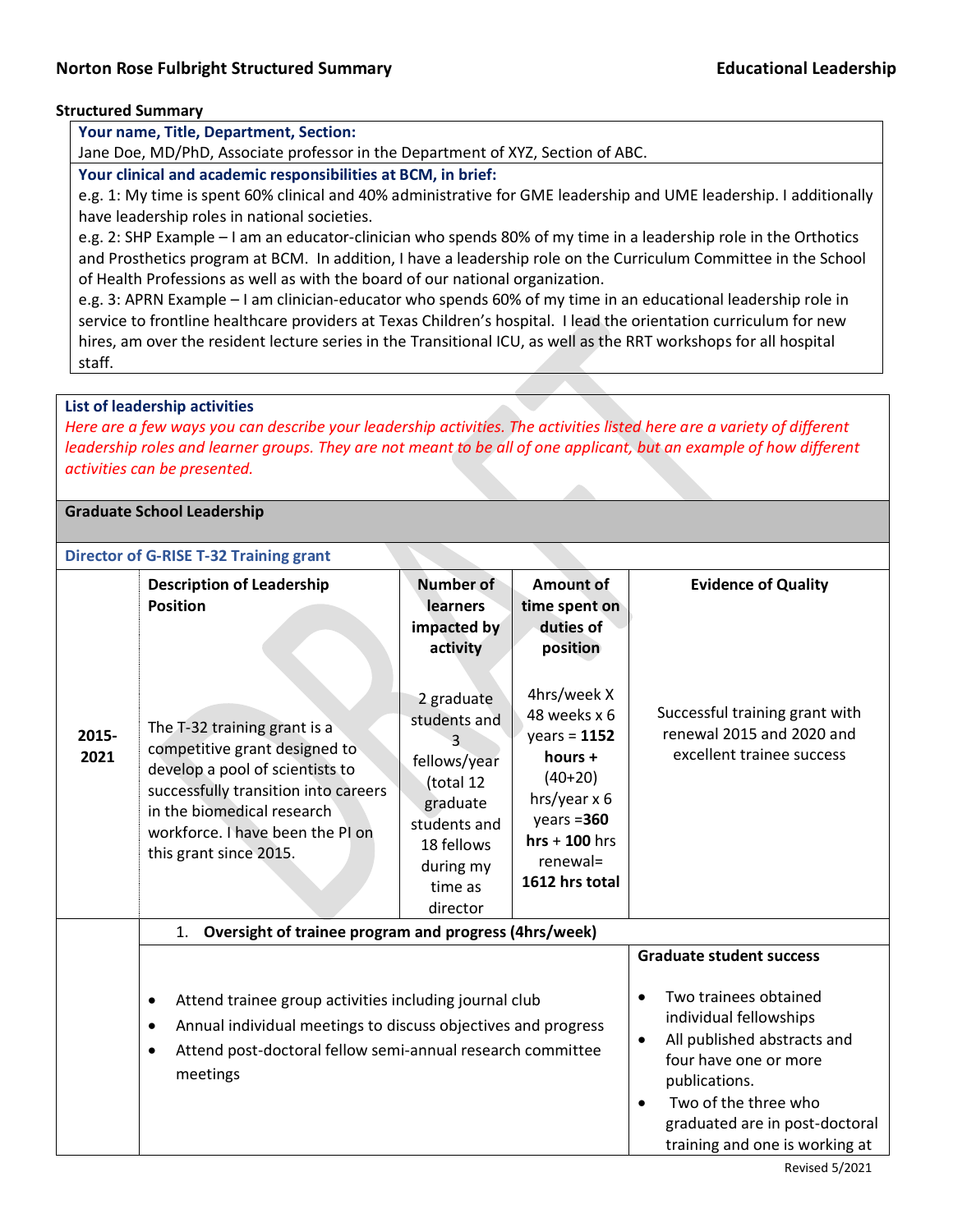|       |                                                                           | a biotech firm as a research                            |
|-------|---------------------------------------------------------------------------|---------------------------------------------------------|
|       |                                                                           | scientist<br>See appendix B for individual<br>$\bullet$ |
|       |                                                                           | accomplishments                                         |
|       |                                                                           | <b>Post-doctoral student success:</b>                   |
|       |                                                                           | Three trainees obtained                                 |
|       |                                                                           | individual competitive                                  |
|       |                                                                           | fellowships                                             |
|       |                                                                           | All have published abstracts<br>$\bullet$               |
|       |                                                                           | Six have presented at national<br>$\bullet$             |
|       |                                                                           | meetings                                                |
|       |                                                                           | Six have one or more<br>$\bullet$                       |
|       |                                                                           | publications (those in the first                        |
|       |                                                                           | year of training have not yet                           |
|       |                                                                           | published). Six have                                    |
|       |                                                                           | completed their time on the<br>training grant (average  |
|       |                                                                           | support 2-3 years). Four have                           |
|       |                                                                           | obtained outside positions in                           |
|       |                                                                           | academics or industry and two                           |
|       |                                                                           | are continuing with additional                          |
|       |                                                                           | post-doctoral research.                                 |
|       |                                                                           | see appendix C for individual<br>$\bullet$              |
|       |                                                                           | accomplishments.                                        |
|       |                                                                           |                                                         |
|       | 2. Headed program to select trainees (40 hrs./year)                       |                                                         |
|       | Responsible for internal and external advertising and<br>$\bullet$        | • Applications greatly exceeded                         |
|       | recruitment including oversight and organization of visits and            | number of slots<br>• Recruited outstanding graduate     |
|       | interviews of external candidates                                         | students from BCM training                              |
|       | Chair selection committee ensure selection of top candidates,<br>٠        | programs, strong undergraduate                          |
|       | diverse trainee population, distribution among mentors                    | records, success in first year                          |
|       |                                                                           | courses, passed qualifying exams,                       |
|       |                                                                           | 2 of 6 supported during the last 5                      |
|       |                                                                           | years were URM.                                         |
|       | Development and organization of annual retreat (20 hrs./year)<br>3.       |                                                         |
|       | Responsible for annual 1 day retreat<br>$\bullet$                         | Evaluations of annual retreat<br>$\bullet$              |
| 2015- | invite guest speakers<br>٠                                                | excellent (8.5 on 1-9 scale) -                          |
| 2021  | Design program and conduct retreat                                        | see appendix B                                          |
|       | Design evaluation<br>٠                                                    | Unsolicited emails from peer<br>٠                       |
|       |                                                                           | faculty (see appendix C)                                |
| 2015, | 4. Revision of program and competitive renewal (50 hrs. each time)        |                                                         |
| 2020  |                                                                           |                                                         |
|       | In preparation for competitive renewal, developed additional<br>$\bullet$ | Competitive renewal received<br>$\bullet$               |
|       | individualized program specific activities                                | high<br>positive<br>score,<br>a                         |
|       | Wrote and successfully renewed training grant<br>$\bullet$                | comments on new program                                 |
|       |                                                                           | elements and was funded.                                |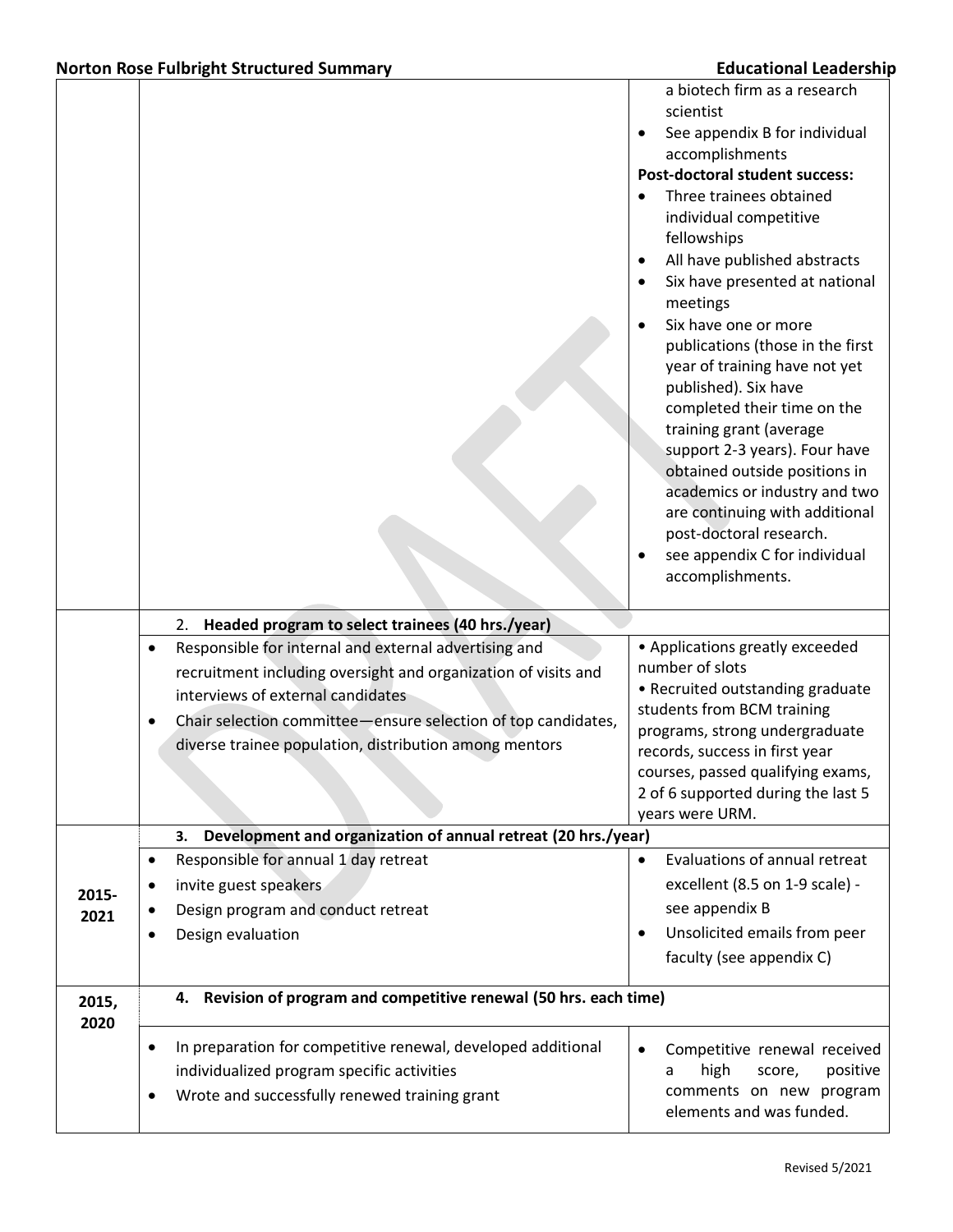|                            | Member, Cancer and Cell Biology graduate program educational committee                                                                                                                      |                                                                                                                                 |                                                                                                                                                                                                 |                                                              |  |  |  |
|----------------------------|---------------------------------------------------------------------------------------------------------------------------------------------------------------------------------------------|---------------------------------------------------------------------------------------------------------------------------------|-------------------------------------------------------------------------------------------------------------------------------------------------------------------------------------------------|--------------------------------------------------------------|--|--|--|
|                            | <b>Description of Leadership</b><br><b>Position</b>                                                                                                                                         | <b>Number of</b><br>learners<br>impacted by<br>activity                                                                         | Amount of<br>time spent on<br>duties of<br>position                                                                                                                                             | <b>Evidence of Quality</b>                                   |  |  |  |
| 2018-<br>2021              | The educational committee of the<br>Graduate Program of Cancer and<br>Cell Biology is responsible for the<br>overall oversight of the<br>educational activities of the<br>Graduate program. | 12 graduate<br>students per<br>year                                                                                             | 30 hours/year<br>$x$ 3 years = 90<br>hours total                                                                                                                                                | Highly successful program with<br>very successful graduates. |  |  |  |
|                            | Selection of graduate students (20 hrs./year)<br>1.                                                                                                                                         |                                                                                                                                 |                                                                                                                                                                                                 |                                                              |  |  |  |
|                            | Review applications<br>$\bullet$<br>Conduct interviews<br>Help select trainees for program                                                                                                  | Successful selection of<br>graduate students with<br>fully filled program<br>Interviewee satisfaction<br>with interview process |                                                                                                                                                                                                 |                                                              |  |  |  |
|                            | Student academic progress monitoring (1 hour meeting<br>2.                                                                                                                                  |                                                                                                                                 | Successful monitoring of<br>$\bullet$                                                                                                                                                           |                                                              |  |  |  |
|                            | monthly for 10 months/year)<br>Help oversee program and problems of students<br>$\bullet$                                                                                                   |                                                                                                                                 | graduate student progress<br>Successful remediation of<br>$\bullet$<br>struggling learners                                                                                                      |                                                              |  |  |  |
|                            | <b>UME Leadership</b>                                                                                                                                                                       |                                                                                                                                 |                                                                                                                                                                                                 |                                                              |  |  |  |
|                            | Member, BCM School Of Medicine Curriculum Committee 2018-2021                                                                                                                               |                                                                                                                                 |                                                                                                                                                                                                 |                                                              |  |  |  |
| Year(s)<br><b>Involved</b> | <b>Description of Leadership</b><br><b>Position</b>                                                                                                                                         | <b>Number of</b><br>learners<br>impacted by<br>activity                                                                         | Amount of<br>time spent on<br>duties of<br>position                                                                                                                                             | <b>Evidence of Quality</b>                                   |  |  |  |
| 2018-<br>2021              | The Curriculum Committee of the<br>SOM oversees the educational<br>activities of the UME medical<br>students. I am one of the 6 at-<br>large members of the curriculum<br>committee.        | 800 medical<br>students<br>$(MS1-4)$<br>every year                                                                              | Bi-monthly 2<br>hour meeting<br>+1 hr. prep<br>for each<br>meeting $= 216$<br>$hrs. +$<br>additional 30<br>hrs. each of<br>subcommitte<br>e work x 2<br>subcommitte<br>$es = total 276$<br>hrs. |                                                              |  |  |  |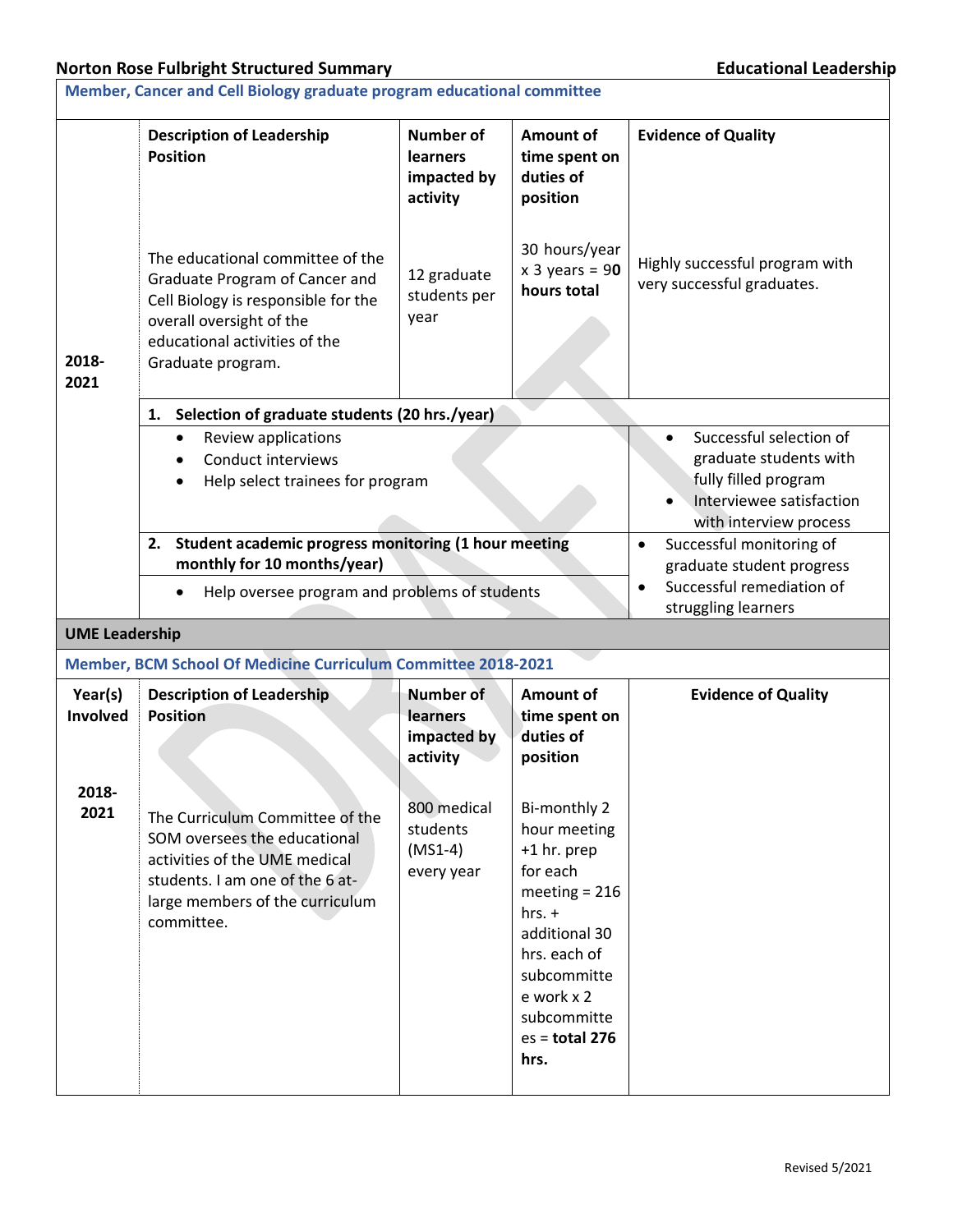|                     | Served on a subcommittee that developed and implemented the Integrative Clinical Experience<br>Course-30 hours work (10 subcommittee meetings of 2 hours each + 10 hours of curriculum<br>development and writing)                                                   |                                                                                                                                          |                                                                                                                                                                                                                                                                      |                                                                                                                                                                                                                                                                                                                                                                        |  |
|---------------------|----------------------------------------------------------------------------------------------------------------------------------------------------------------------------------------------------------------------------------------------------------------------|------------------------------------------------------------------------------------------------------------------------------------------|----------------------------------------------------------------------------------------------------------------------------------------------------------------------------------------------------------------------------------------------------------------------|------------------------------------------------------------------------------------------------------------------------------------------------------------------------------------------------------------------------------------------------------------------------------------------------------------------------------------------------------------------------|--|
| 2018-<br>2019       | Represented interests of specialty on subcommittee.<br>Helped write learning objectives for elective<br>Negotiated department involvement in teaching<br>Served on subcommittee to review where interprofessional experiences (IPE) are present in the entire        |                                                                                                                                          |                                                                                                                                                                                                                                                                      | Enrollment exceeded<br>$\bullet$<br>expectations first year<br>(over 80 students signed<br>up with additional<br>students on waiting list.)<br>Learner evaluations<br>indicate that learning<br>objectives are met. (See<br>Appendix D)                                                                                                                                |  |
|                     | material review)<br>Reviewed curriculum mapping of pre-clinical and clinical<br>$\bullet$<br>curriculum                                                                                                                                                              | curriculum-30 hours work (10 subcommittee meetings of 2 hours each + 10 hours of curriculum and<br>Successful acceptance of<br>$\bullet$ |                                                                                                                                                                                                                                                                      |                                                                                                                                                                                                                                                                                                                                                                        |  |
|                     | Discussed with course directors regarding their IPE<br>$\bullet$<br>experience<br>Reviewed literature on IPE in medical school curriculum<br>Prepared summary report for curriculum committee                                                                        |                                                                                                                                          |                                                                                                                                                                                                                                                                      | report by curriculum<br>committee<br>New curricular changes to<br>increase IPE in courses<br>Meeting of LCME<br>requirement due to<br>increase in IPE                                                                                                                                                                                                                  |  |
|                     | <b>Course Director, BCM SOM Pre-clinical Course- Nervous System</b>                                                                                                                                                                                                  |                                                                                                                                          |                                                                                                                                                                                                                                                                      |                                                                                                                                                                                                                                                                                                                                                                        |  |
| Year(s)<br>Involved | <b>Description of Leadership</b><br><b>Position</b>                                                                                                                                                                                                                  | <b>Number of</b><br><b>learners</b><br>impacted by<br>activity                                                                           | Amount of<br>time spent on<br>duties of<br>position                                                                                                                                                                                                                  | <b>Evidence of Quality</b>                                                                                                                                                                                                                                                                                                                                             |  |
| 2016-<br>2021       | The 16 weeks Nervous system<br>course runs in MS-1 term 4 and<br>term 5. I am the sole course<br>director for the course and am<br>responsible for setting curriculum,<br>assessment of students and<br>recruitment and oversight of<br>faculty teaching the course. | 150 1st year<br>medical<br>students<br>every year                                                                                        | 20 hours<br>annual course<br>updates and<br>documentatio<br>n for UME<br>$dean + 10$<br>hrs./week<br>during course<br>$time + 20$ hrs.<br>post course<br>for $exam =$<br>200hrs/yr. x 4<br>$yrs. = 800 hrs.$<br>$+100$ hours<br>for activities<br>described<br>below | High scores on end of course<br>$\bullet$<br>evaluations (8.5 on scale 1-9)<br>(see appendix C)<br><b>Excellent comments from</b><br>$\bullet$<br>students on end of course<br>evaluations (see appendix D)<br>Unsolicited email from Dean<br>$\bullet$<br>(see appendix E)<br>$\bullet$<br>Solicited letter of support<br>from UME Associate Dean (see<br>appendix F) |  |
|                     | Revised curriculum (approx. 50 hours)                                                                                                                                                                                                                                |                                                                                                                                          |                                                                                                                                                                                                                                                                      |                                                                                                                                                                                                                                                                                                                                                                        |  |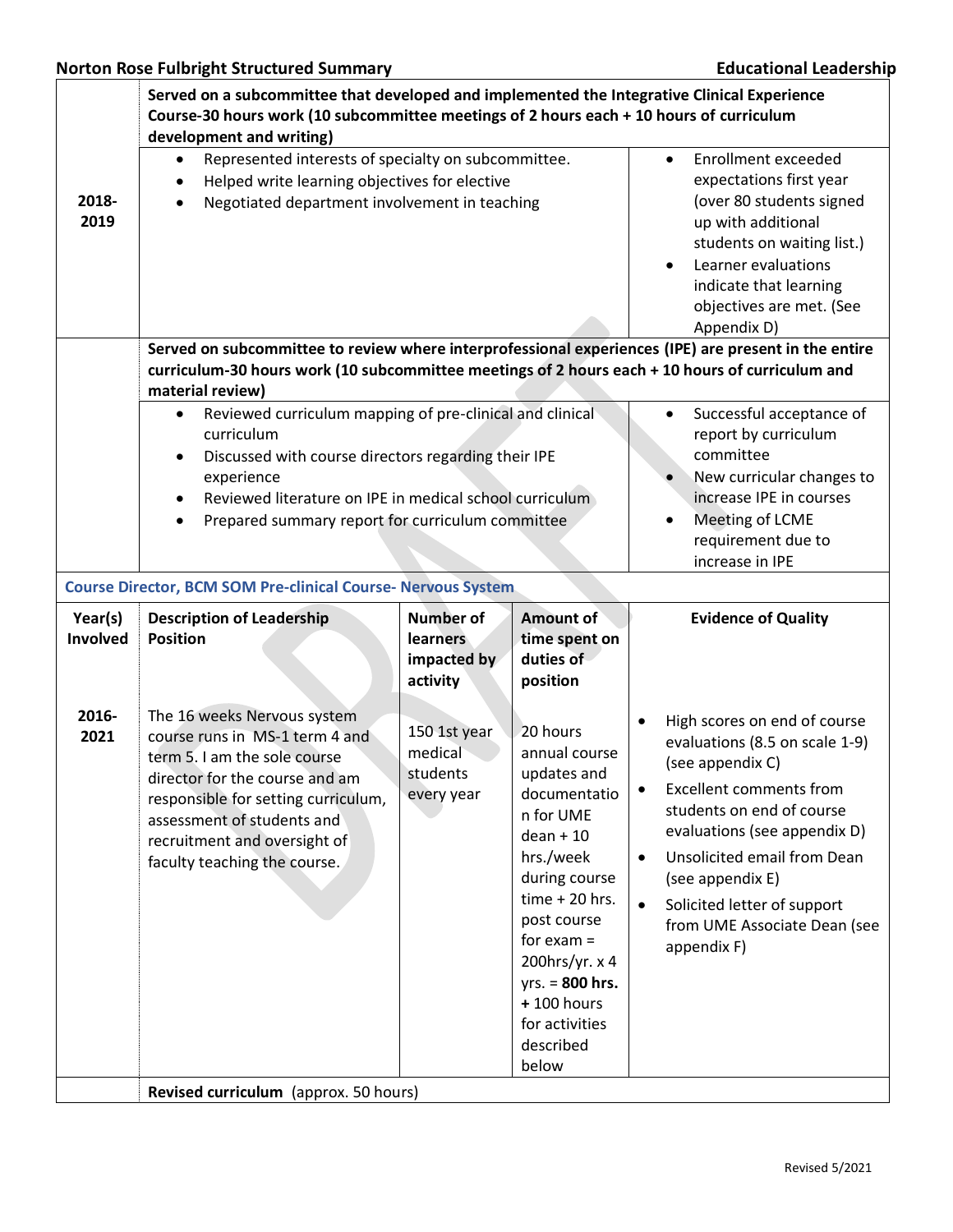## **Norton Rose Fulbright Structured Summary Educational Leadership**

| 2016-<br>2017<br>2018-<br>2019       | Reviewed CBSE exam blueprint, Step 1 exam blueprint<br>$\bullet$<br>Solicited expert opinion on content required<br>٠<br>Reviewed outcomes on CBSE neurology content from<br>$\bullet$<br>previous students<br>Introduced new lectures and removed redundant lectures<br>$\bullet$<br>Introduced case-based learning small group discussions (approx. 50 hours)<br>Reviewed case-based learning literature<br>$\bullet$<br>Developed cases<br>$\bullet$<br>Solicited facilitators for the small group discussions. Trained<br>$\bullet$<br>facilitators in cases and skills of facilitation                    | Learner satisfaction with<br>content improved<br>Improved performance on<br>CBSE neurology content<br>(see appendix D)<br><b>Excellent learner</b><br>$\bullet$<br>satisfaction on<br>interactivity of sessions<br>(see appendix D)<br>Unsolicited emails from<br>students and faculty on<br>case based sessions |                                                                                                                                                                                                                   |                                                                                                                                                                                                                                                                        |
|--------------------------------------|----------------------------------------------------------------------------------------------------------------------------------------------------------------------------------------------------------------------------------------------------------------------------------------------------------------------------------------------------------------------------------------------------------------------------------------------------------------------------------------------------------------------------------------------------------------------------------------------------------------|------------------------------------------------------------------------------------------------------------------------------------------------------------------------------------------------------------------------------------------------------------------------------------------------------------------|-------------------------------------------------------------------------------------------------------------------------------------------------------------------------------------------------------------------|------------------------------------------------------------------------------------------------------------------------------------------------------------------------------------------------------------------------------------------------------------------------|
| <b>GME Leadership</b>                |                                                                                                                                                                                                                                                                                                                                                                                                                                                                                                                                                                                                                |                                                                                                                                                                                                                                                                                                                  |                                                                                                                                                                                                                   |                                                                                                                                                                                                                                                                        |
|                                      | Program Director 2017-2021; Associate Program Director (2014-2017)- Endocrinology Fellowship                                                                                                                                                                                                                                                                                                                                                                                                                                                                                                                   |                                                                                                                                                                                                                                                                                                                  |                                                                                                                                                                                                                   |                                                                                                                                                                                                                                                                        |
|                                      | <b>Program/Department of Medicine</b>                                                                                                                                                                                                                                                                                                                                                                                                                                                                                                                                                                          |                                                                                                                                                                                                                                                                                                                  |                                                                                                                                                                                                                   |                                                                                                                                                                                                                                                                        |
| Year(s)<br>Involved<br>2014-<br>2021 | <b>Description of Leadership</b><br><b>Position</b><br>I started as the Associate Program<br>Director and then became the<br>Program Director of the<br>Endocrinology fellowship Program.<br>The program is a 2 year fellowship<br>with 4 fellows per year (total 8<br>fellows at a time)<br>Academic schedules (35<br>hrs./yr.)<br>Individual<br>Mentoring/feedback meetings<br>(50 hrs./year)<br>Faculty feedback meetings (30<br>٠<br>hrs./year)<br><b>Accreditation bodies</b><br>$\bullet$<br>paperwork and submissions<br>(40 hrs./yr.)<br>Research and scholarship<br>$\bullet$<br>oversight (80hrs/yr) | <b>Number of</b><br>learners<br>impacted by<br>activity<br>4 PGY1<br>fellows<br>recruited per<br>year for 2<br>year<br>fellowship.                                                                                                                                                                               | <b>Amount of</b><br>time spent on<br>duties of<br>position<br>Approx. 10<br>hrs./week x<br>48 weeks/yrs.<br>x 3 years as<br>APD and then<br>20hrs./week x<br>48 weeks/yr.<br>$x 4$ years =<br>5280 hours<br>total | <b>Evidence of Quality</b><br>Full ACGME accreditation with<br>$\bullet$<br>commendation (see appendix<br>A)<br>Solicited letter from Vice-Chair<br>$\bullet$<br>of Education (see appendix B)<br>Solicited letter from Section<br>$\bullet$<br>Chief (see appendix C) |
|                                      | Curriculum Oversight (240 hrs./year)<br>Review outcomes of curriculum<br>$\bullet$<br>Identify goals in curriculum and develop new educational<br>material for them<br>Recruit faculty for core curriculum didactics<br>٠<br>Oversee journal club, case conference<br>٠                                                                                                                                                                                                                                                                                                                                        |                                                                                                                                                                                                                                                                                                                  |                                                                                                                                                                                                                   | 100% Board pass rate of<br>graduating fellows (see<br>appendix C)<br>Graduating fellows survey<br>with positive comments                                                                                                                                               |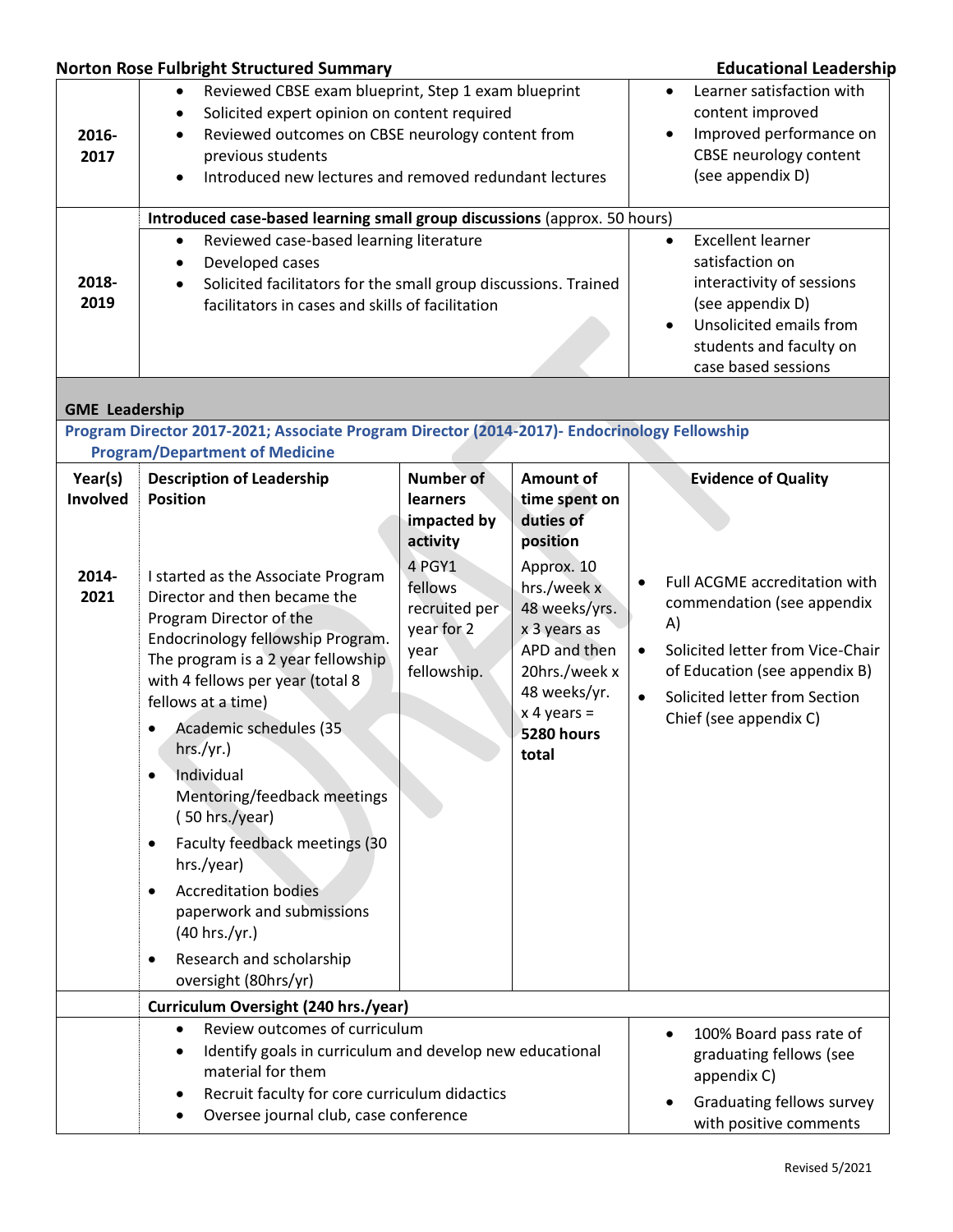# **Norton Rose Fulbright Structured Summary Educational Leadership**

|          |                                                                                                                       |                                             |                          | and scores (see appendix                                      |  |  |
|----------|-----------------------------------------------------------------------------------------------------------------------|---------------------------------------------|--------------------------|---------------------------------------------------------------|--|--|
|          | D)                                                                                                                    |                                             |                          |                                                               |  |  |
|          | Fellowship Recruitment (65 hours/year)<br>Reviewing fellowship applications (approximately review<br>$\bullet$        | Full match every year with<br>$\bullet$     |                          |                                                               |  |  |
|          | 100 applications/year -25 hrs./year)                                                                                  | highly competitive                          |                          |                                                               |  |  |
| 2014-    | Interview applicants about 40 interviews over 5 full                                                                  |                                             | candidates               |                                                               |  |  |
| 2021     | interview days (-30 hours/year)                                                                                       |                                             | Increased number of URM  |                                                               |  |  |
|          | Chair Selection/Rank Order List Meeting (2 hour meeting<br>$\bullet$                                                  |                                             |                          | recruited over last 2 years                                   |  |  |
|          | and 8 hours prep time -10 hours/year)                                                                                 | Interviewee feedback                        |                          |                                                               |  |  |
|          | excellent (see appendix G)<br>Chair of Clinical Competency Committee and Program Evaluation Committee (20 hours/year) |                                             |                          |                                                               |  |  |
|          |                                                                                                                       |                                             |                          |                                                               |  |  |
|          | Reviewed curriculum mapping of pre-clinical and clinical<br>$\bullet$<br>curriculum                                   |                                             |                          | Successful acceptance of<br>$\bullet$<br>report by curriculum |  |  |
|          | Discussed with course directors regarding their IPE                                                                   |                                             |                          | committee                                                     |  |  |
| 2017-    | experience                                                                                                            |                                             |                          | New curricular changes to                                     |  |  |
| 2021     | Reviewed literature on IPE in medical school curriculum                                                               |                                             |                          | increase IPE in courses                                       |  |  |
|          | Prepared summary report for curriculum committee<br>$\bullet$                                                         |                                             |                          | Meeting of LCME                                               |  |  |
|          |                                                                                                                       |                                             |                          | requirement due to                                            |  |  |
|          |                                                                                                                       |                                             |                          | increase in IPE                                               |  |  |
|          | Associate Education Director and Member of Department Education Committee. 2017-2021                                  |                                             |                          |                                                               |  |  |
| Year(s)  | <b>Number of</b><br><b>Amount of</b><br><b>Description of Leadership</b>                                              |                                             |                          | <b>Evidence of Quality</b>                                    |  |  |
| Involved | <b>Position</b>                                                                                                       | learners                                    | time spent on            |                                                               |  |  |
|          |                                                                                                                       | impacted by                                 | duties of                |                                                               |  |  |
|          |                                                                                                                       | activity                                    | position                 |                                                               |  |  |
|          |                                                                                                                       | Over 5000                                   |                          |                                                               |  |  |
|          | The Department Education                                                                                              | faculty and<br>trainees are                 | Average 6<br>hours/month |                                                               |  |  |
|          | Committee consists of 10                                                                                              | in the                                      | x 11                     |                                                               |  |  |
|          | members representing different                                                                                        | Department                                  | months/yr. x             | Excellent educational outcomes of                             |  |  |
| 2017-    | subspecialties. I was one of the                                                                                      | of Surgery.                                 | 4 years = $264$          | main residency programs and                                   |  |  |
| 2021     | inaugural members of this                                                                                             | The activities                              | hours + time             | subspeciality programs on ACGME                               |  |  |
|          | committee and serve as Associate                                                                                      | oversee                                     | on special               | surveys                                                       |  |  |
|          | <b>Education Director for the</b>                                                                                     | educational                                 | projects 40              |                                                               |  |  |
|          | Department                                                                                                            | activities                                  | $hrs. = 304$             |                                                               |  |  |
|          |                                                                                                                       | across all<br>specialties                   | hours total              |                                                               |  |  |
|          | Residency program and subspeciality programs oversight (6 hrs./month)                                                 |                                             |                          |                                                               |  |  |
|          |                                                                                                                       |                                             |                          | 100% compliance with<br>$\bullet$                             |  |  |
|          | Reviewed reports from program evaluation committees of<br>٠                                                           | ACMGE guidelines for 95%                    |                          |                                                               |  |  |
| 2017-    | each of the training programs                                                                                         | of programs                                 |                          |                                                               |  |  |
| 2021     | Identified areas of deficiency with ACGME requirements                                                                | Improving trend in                          |                          |                                                               |  |  |
|          | and suggested common solutions                                                                                        | remaining 5%                                |                          |                                                               |  |  |
|          | Created shared best practices platform to share with other                                                            | Improved communication                      |                          |                                                               |  |  |
|          | programs                                                                                                              | between subspecialities<br>and main program |                          |                                                               |  |  |
|          | Developed faculty development program to improve skills in teaching and evaluation (additional 40                     |                                             |                          |                                                               |  |  |
| 2020-    | hours)                                                                                                                |                                             |                          |                                                               |  |  |
| 2021     | Established required curriculum for all faculty in<br>$\bullet$                                                       |                                             |                          | Successful implementation                                     |  |  |
|          | Department                                                                                                            | of curriculum                               |                          |                                                               |  |  |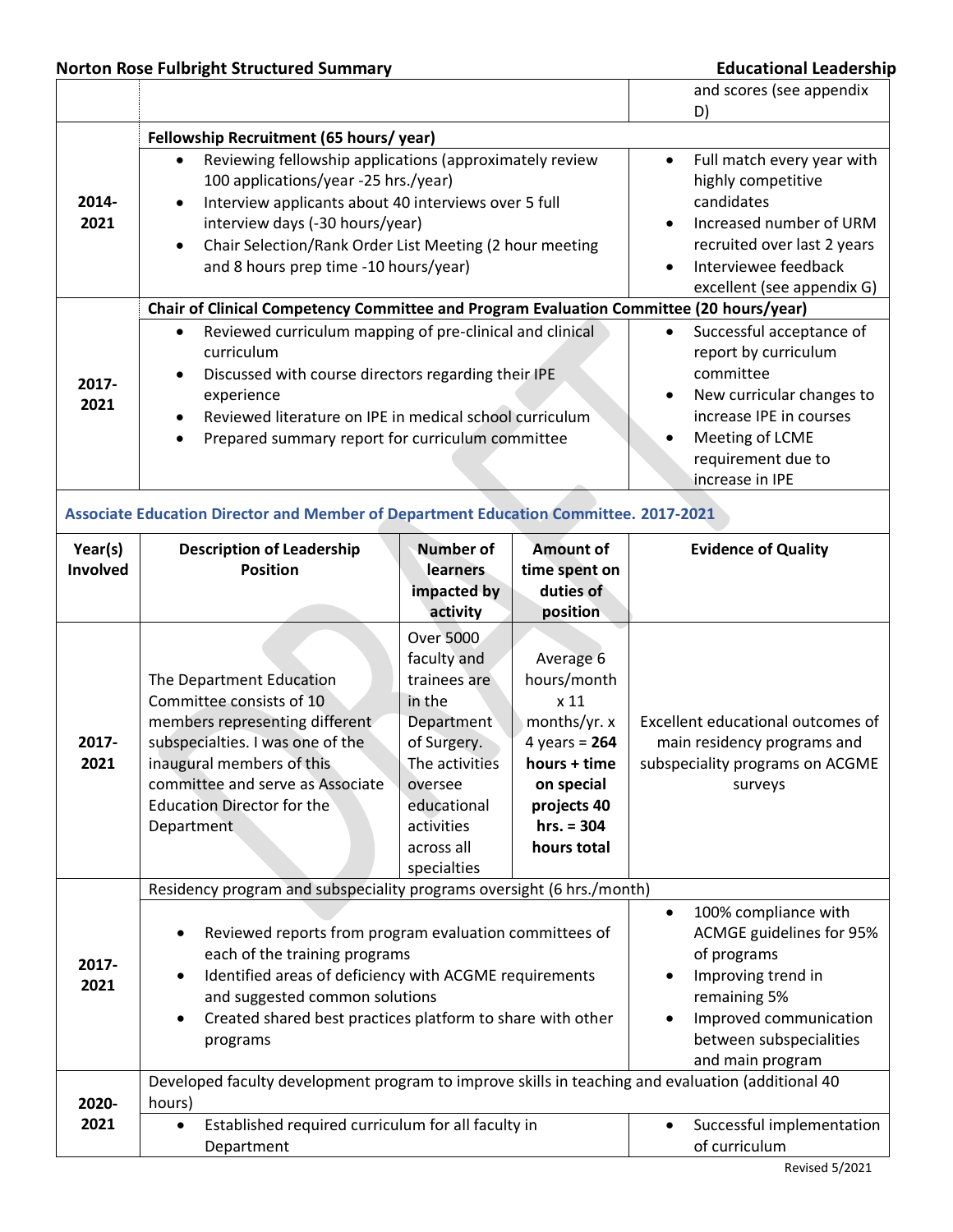|                                                       | <b>Norton Rose Fulbright Structured Summary</b>                                                                                                                                                                                                                                                                                                             | <b>Educational Leadership</b>                                                                                                                                                        |                                                                                                                                                                                                                                       |                                                                                                                                                    |  |  |  |
|-------------------------------------------------------|-------------------------------------------------------------------------------------------------------------------------------------------------------------------------------------------------------------------------------------------------------------------------------------------------------------------------------------------------------------|--------------------------------------------------------------------------------------------------------------------------------------------------------------------------------------|---------------------------------------------------------------------------------------------------------------------------------------------------------------------------------------------------------------------------------------|----------------------------------------------------------------------------------------------------------------------------------------------------|--|--|--|
|                                                       | Established Department Education Grand Rounds. Applied<br>$\bullet$<br>for CME for this recurring series from Baylor Office of CME<br>Invited faculty to teach curriculum<br>Implemented evaluation of curriculum and speakers<br><b>School of Health Professions Leadership</b>                                                                            | 90% of surgical faculty<br>$\bullet$<br>participated in series (see<br>appendix B)<br>Self-reported<br>improvement in teaching<br>skills on post-session<br>surveys (see appendix C) |                                                                                                                                                                                                                                       |                                                                                                                                                    |  |  |  |
| <b>Position Title</b>                                 |                                                                                                                                                                                                                                                                                                                                                             |                                                                                                                                                                                      |                                                                                                                                                                                                                                       |                                                                                                                                                    |  |  |  |
| Year(s)<br>Involved                                   | <b>Description of Leadership</b><br><b>Position</b>                                                                                                                                                                                                                                                                                                         | <b>Number of</b><br>learners<br>impacted by<br>activity                                                                                                                              | Amount of<br>time spent on<br>duties of<br>position                                                                                                                                                                                   | <b>Evidence of Quality</b>                                                                                                                         |  |  |  |
| 2014-<br>2021                                         | I started as the Associate Program<br>Director and then became the<br>Program Director of the Doctor of<br>Nursing Practice - Nurse<br>Anesthesia Program                                                                                                                                                                                                   | 24 per year                                                                                                                                                                          | 15 hours per<br>week on<br>program<br>administratio<br>n, curriculum<br>development<br>and<br>evaluation, x<br>48 weeks per<br>year x 7 years<br>$= 5040$ hrs.<br>plus time on<br>special<br>projects as<br>below= total<br>5090 hrs. | Solicited letter from Dean of<br>$\bullet$<br><b>School of Health Professions</b><br>Successful continue program<br>accreditation (see appendix B) |  |  |  |
|                                                       | Accreditation Site Visit (100 hrs. over 3 years)                                                                                                                                                                                                                                                                                                            |                                                                                                                                                                                      |                                                                                                                                                                                                                                       |                                                                                                                                                    |  |  |  |
| 2016-<br>2019                                         | Oversee program and institutional preparation for on-site<br>Successful continued<br>visit for accreditation, including preparation of a self-study<br>program accreditation<br>report, data analysis of required standards for<br>(see appendix B)<br>accreditation, and composing narrative statements to<br>accompany the application for accreditation. |                                                                                                                                                                                      |                                                                                                                                                                                                                                       |                                                                                                                                                    |  |  |  |
|                                                       | <b>Curriculum Review (50 hrs.)</b>                                                                                                                                                                                                                                                                                                                          |                                                                                                                                                                                      |                                                                                                                                                                                                                                       |                                                                                                                                                    |  |  |  |
| 2020-<br>2021                                         | Oversee program faculty on evaluation and review of<br>$\bullet$<br>curriculum to include incorporation of distance learning<br>Addition of social determinants of health and therapeutics<br>content                                                                                                                                                       | New curriculum grid<br>$\bullet$<br>demonstrating changes to<br>the program (see<br>appendix C)                                                                                      |                                                                                                                                                                                                                                       |                                                                                                                                                    |  |  |  |
| Adjustment of content and credit hours as needed<br>٠ |                                                                                                                                                                                                                                                                                                                                                             |                                                                                                                                                                                      |                                                                                                                                                                                                                                       |                                                                                                                                                    |  |  |  |
| <b>Regional/ National Educational Leadership</b>      |                                                                                                                                                                                                                                                                                                                                                             |                                                                                                                                                                                      |                                                                                                                                                                                                                                       |                                                                                                                                                    |  |  |  |
|                                                       | Chair, Education Committee of American College of Gastroenterology 2019-2020, Vice-Chair 2018-2019, Member                                                                                                                                                                                                                                                  |                                                                                                                                                                                      |                                                                                                                                                                                                                                       |                                                                                                                                                    |  |  |  |
| 2016-2018<br><b>Number of</b>                         |                                                                                                                                                                                                                                                                                                                                                             |                                                                                                                                                                                      |                                                                                                                                                                                                                                       |                                                                                                                                                    |  |  |  |
| Year(s)<br>Involved                                   | <b>Description of Leadership</b><br><b>Position</b>                                                                                                                                                                                                                                                                                                         | <b>Amount of</b><br>time spent on                                                                                                                                                    | <b>Evidence of Quality</b>                                                                                                                                                                                                            |                                                                                                                                                    |  |  |  |
|                                                       |                                                                                                                                                                                                                                                                                                                                                             |                                                                                                                                                                                      |                                                                                                                                                                                                                                       |                                                                                                                                                    |  |  |  |